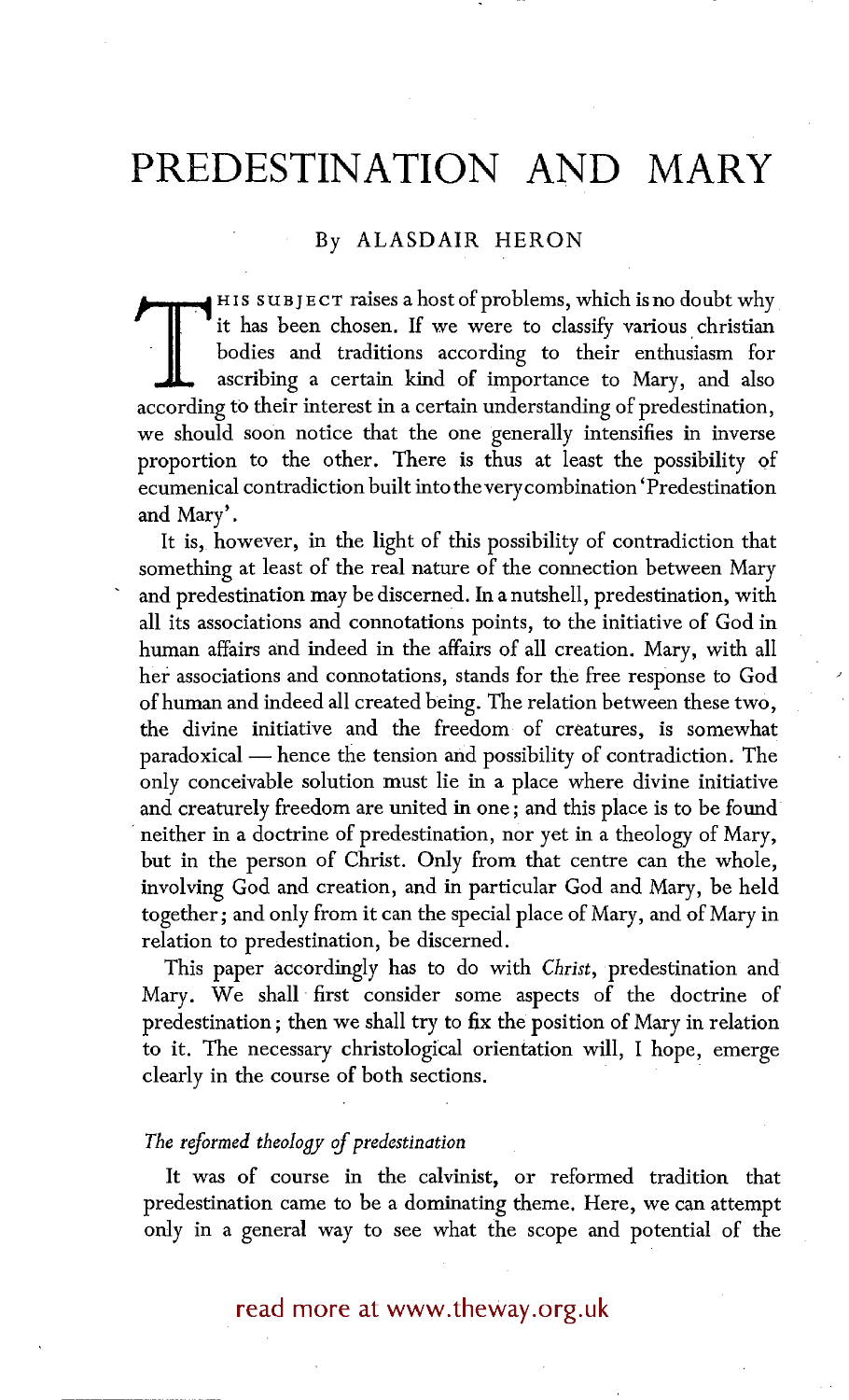concept are, beginning with two quotations, each from a classic statement of the subject - Calvin's *Institutes*, and *The Westminster Confession:* 

By predestination we mean the eternal decree of God, by which he determined with himself whatever he wished to happen with regard to every man.<sup>1</sup>

God from all eternity did, by the most wise and holy counsel of his own will, freely and unchangeably ordain whatsoever comes to pass.<sup>2</sup>

Predestination, inthese rather starkstatements, is God's pre-determining **--by** reference only to his own will, and in complete and sovereign authority — what is going to happen through the whole history of his creation. It plays in regard to history the same kind of role as the do ctrines of *creatio ex nihilo* in regard to creation, and of *sola gratia* in regard to the bringing of men to salvation. Indeed, the same impulse underlies all three: it is because we are created out of nothing and saved by grace alone that our whole history must depend on divine predestination. At each of these moments-the grounding of our existence, the unfolding of our history, the securing of our restoration- the initiative lies with God: taken together, they point, in the way especially characteristic of the reformed tradition, to God alone, to God's initiative and God's choice as that on which we depend absolutely and unconditionally.

Once this understanding of predestination is brought into the centre of the theological stage, two distinct sets of problems emerge particularly clearly, though neither is actually created by the doctrine. The first set gathers around the existence of evil and the possibility of judgment; the second around the question of human freedom and responsibility. For our present purpose, it is this second area which is central, but it may be worth while to digress briefly on the first, not only because the form of the calvinist answer to it has done so much to make the very thought of predestination anathema to many, but also because our critique of it will cast at least an indirect light on the second set of issues.

The problem of the existence of evil - however we choose to define' it -- and the reconciliation of evil with God's goodness, have from the time of the Fathers raised problems for theology. This can be seen in the uneasy combination of the doctrines of creation -- which allows

Calvin: *Institutes*, III, 21, 5.

*<sup>2</sup> Westminster Confenion,* III, x.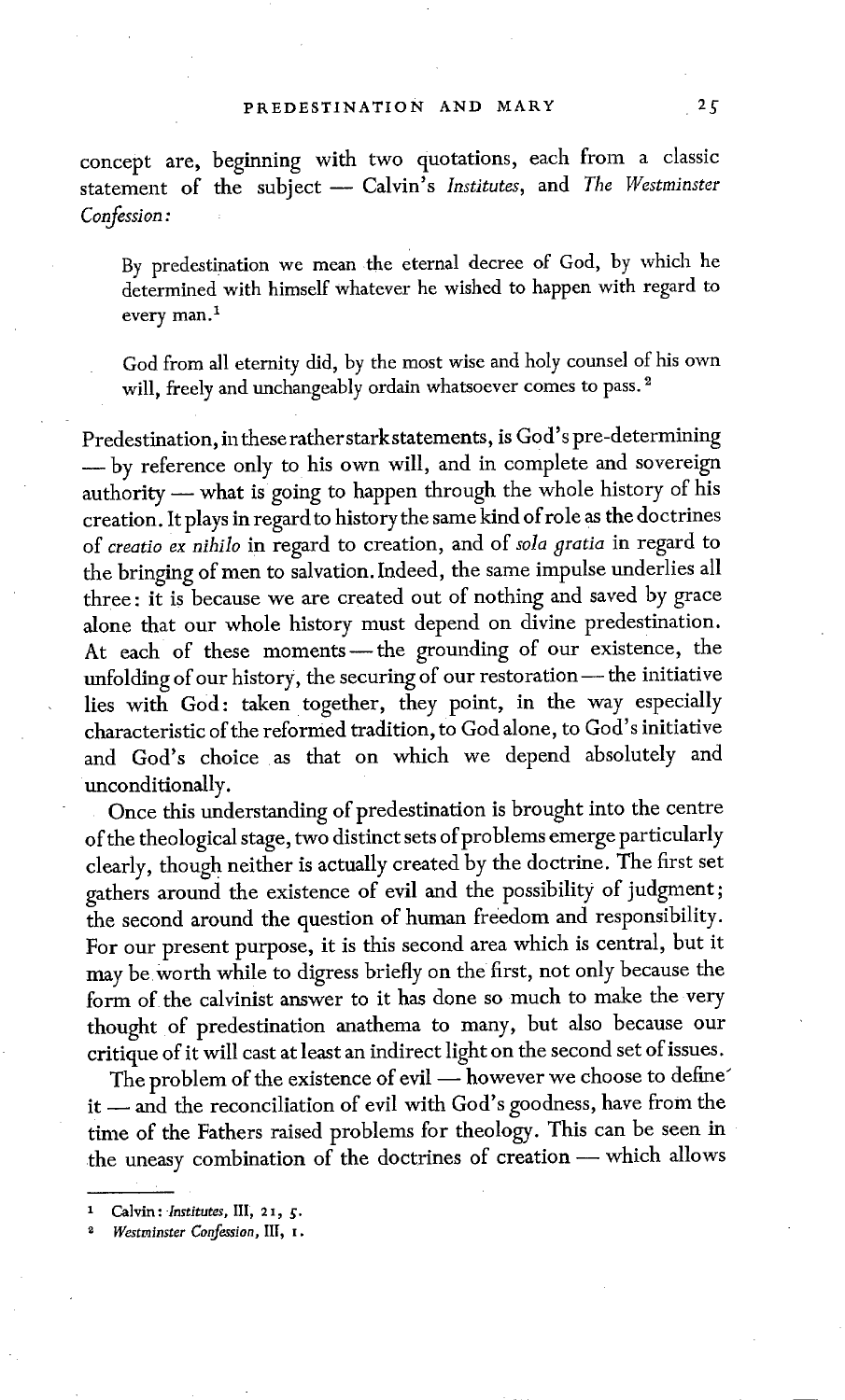the existence of nothing that God has not made -- and the fall, which attempts nevertheless to come to terms with the existence of that which is against God. It can be seen equally in our traditional commitment to the affirmation of God's victory over evil, and so to the offer of salvation, combined with the near-universal unwillingness to affirm simple universalism : the possibility of final judgment and condemnation is still kept open. Thus both the doctrine of creation and that of redemption carry appended, as it were, a mysterious quasi-negating clause reflecting the ambiguity of our existence. Once predestination came into the centre of the stage, however, this ancient problem became even sharper. To say that everything which happens is pre-determined by God seems (though calvinism denied it) to make God ultimately responsible for evil as well as good; it certainly ascribes to his inscrutable decree both the election of the saved and the reprobation of the damned. Hence the notorious concept of 'double predestination' which came to be formulated in the most rigorous and systematic way in calvinism :

By the decree of God, for the manifestation of his glory, some men and angels are predestinated unto everlasting life, and others foreordained to everlasting death. 8

It is clear enough here that something has gone wrong, and badly wrong. In place of the - doubtless paradoxical and inconsistentcombination of the doctrines of creation and fall, of salvation and of judgment, which at least recognize, even if they cannot resolve, the mystery of the existence of evil, we now have a kind of divine schizophrenia, substituting the inscrutability of the eternal decree for that mystery. But what has brought this about? I would suggest two reasons. First, the ontological asymmetry between good and evil, being and non-being, mercy and judgment, has been distorted into a systematic symmetry in the interests of apparent consistency. This is to overlook the paradoxical nature of the doctrine of.predestination, like those of creation and redemption, which points fundamentally to the *positive*  movement of God towards man in *spite* of all that appears to deny and negate it. Second, the problem of the conflict between good and evil has been located, in an abstract and speculative way, in the doctrine of God instead of being placed where it really belongs -- in christology, and in particular in the cross and resurrection. For it is there and not elsewhere that the only basis for a specifically christian answer to the problem of evil and of judgment can be found. These two points -- of

*Westminster Confession, III, 3.*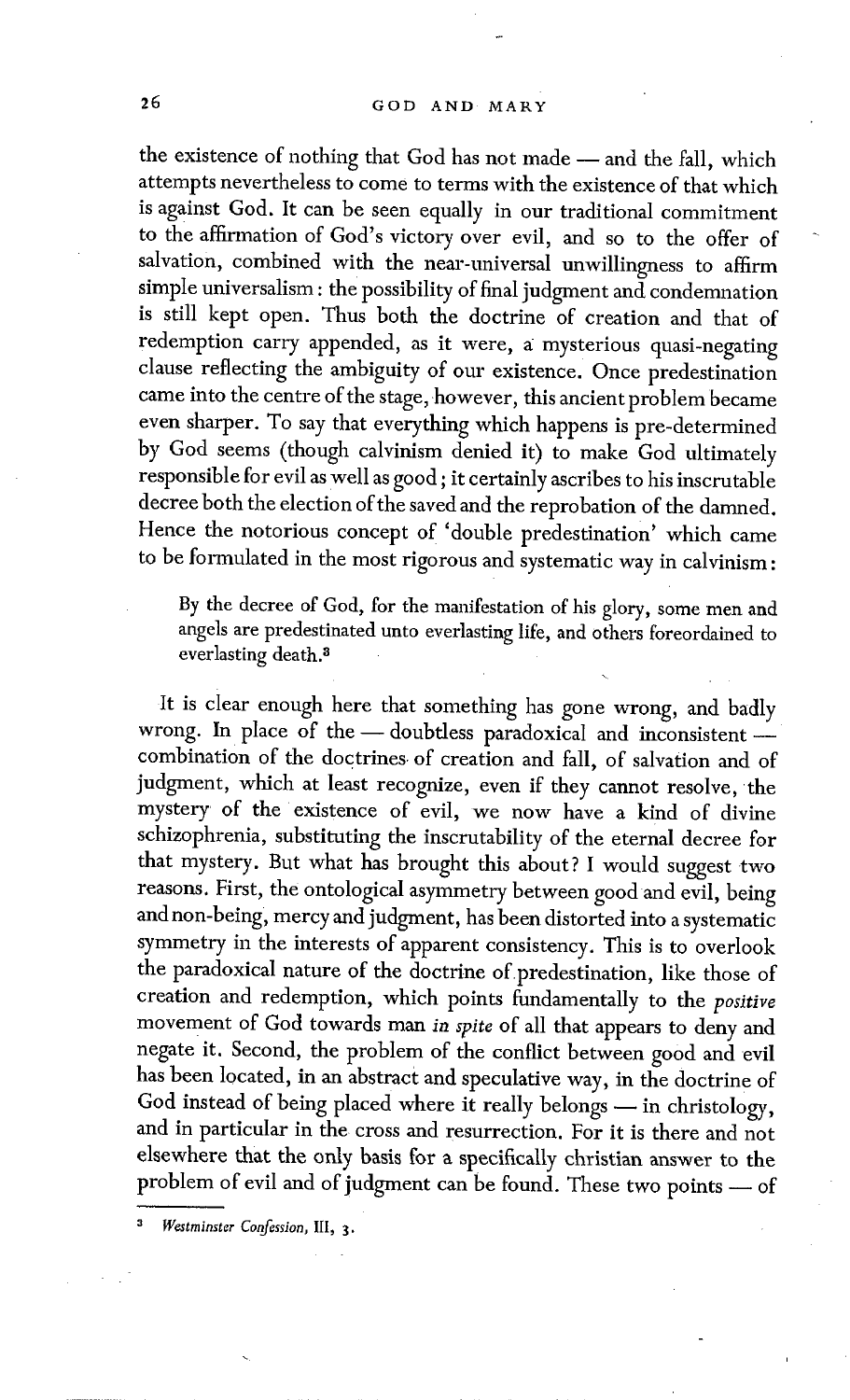the paradoxical and positive nature of the affirmation of predestination, and of the need for such affirmation to be christologically integrated -will meet us again;

Now to our second question: how can the affirmation of predestination in its positive sense be reconciled with creaturely freedom and responsibility ? If we are to say that the divine initiative underlies and determines the historical process in and through which men are brought to salvation, how far, and in what sense, can we say that men themselves are agents in shaping their own history? This is in effect merely another form of the old problem of grace and nature, and the *way* in which the reformers dealt with that problem is relevant.

There are broadly three ways in which we may attempt to resolve the grace-nature antithesis. Two are indicated in the slogan : *Gratia non tollit sed perficit naturam.* This visualizes and rejects the possibility that grace *abolishes and replaces* nature *(tolIit),* and offers as an alternative grace's *completion* of nature *(perficit)* : nature can as it were reach so far, then grace comes in to supply the rest. There is however, yet a third option : that grace neither abolishes nature, nor simply supplements it, but actually *changes and restores* it: to coin a phrase, *Gratia neque tollit neque solum perficit naturam, sed naturam restaurat.* It was along this third line that men like Luther and Calvin thought : nature as radically fallen is incapable of co-operating with grace and cannot but conflict with it ; nature as restored rests on grace and is in harmony with it. There is accordingly no contradiction between grace and *nature,* but only between grace and *fallen* nature. Hence the insistence of the reformers (in Luther's 'bondage of the will' and Calvin's 'total depravity'), on the absolute incapacity of *fallen* nature to contribute to its own salvation, and the formula, 'by grace alone, through faith alone', which rules out both 'justification by works' and 'justification by faith', if faith is under'stood as a human achievement apart from grace. Faith, for them, is fundamentally a response to what is offered, and is itself preceded, activated and enabled by that offer: it is an empty hand stretched out to receive, a cup held out to be filled, not something given to God but rather something received from him, the acceptance of acceptance, not the earning of acceptance, and as such the beginning and the means of renewal and restoration.

Against this background, predestination points to God's working in and through the contingencies of history, including those of human choice and decision, with the aim of restoring man to his authentic nature and, so, not of limiting his freedom and responsibility, but of making him properly free and responsible. There is no antinomy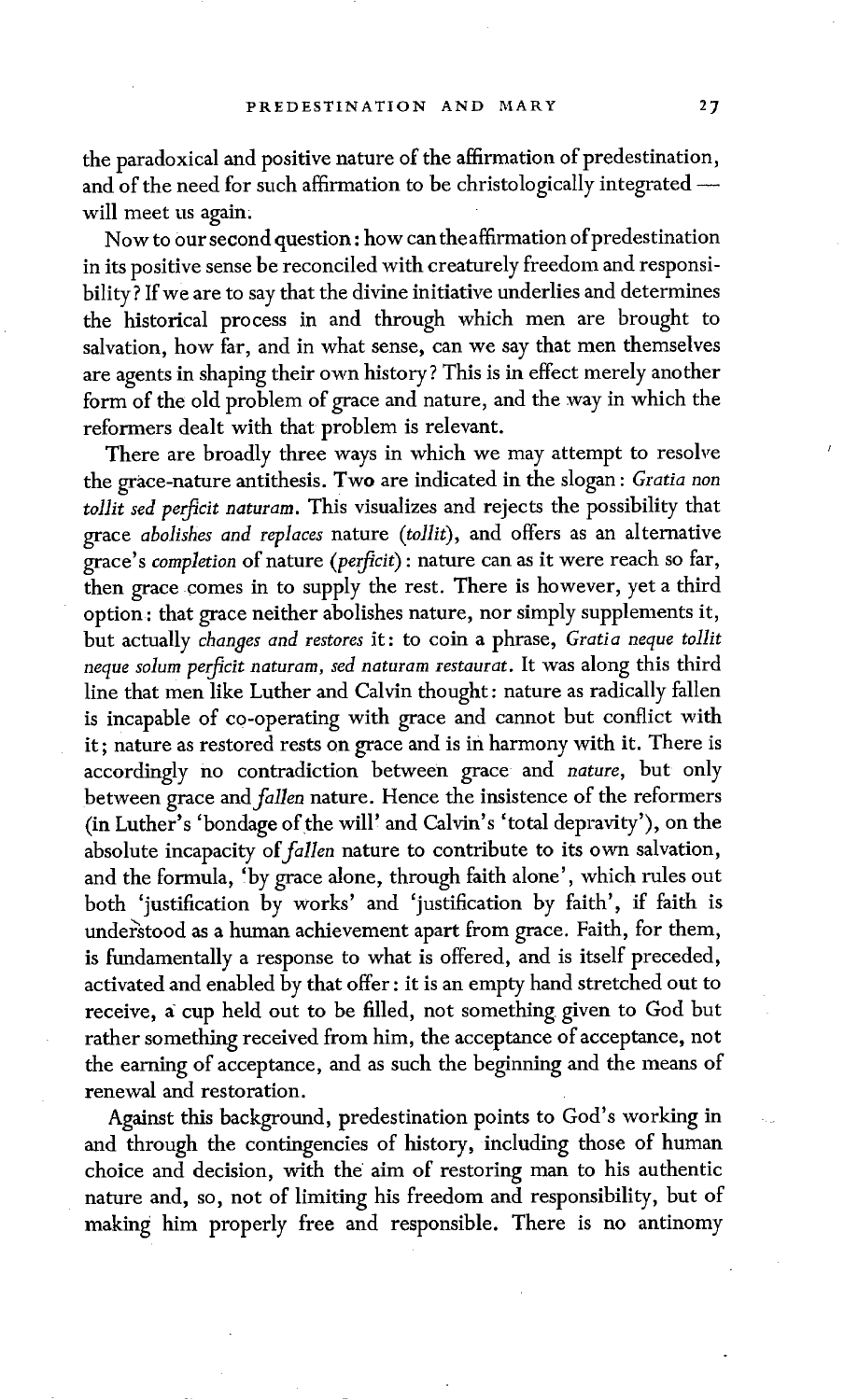between election or predestination on the one hand and human freedom on the other; rather, predestination is the ground of freedom, and freedom is the reflection of divine election. By the same token, nature, apart from grace, may imagine itself to be free and may experience grace as contradiction and opposition to its own freedom, thus understood, but its imagined freedom is in fact its own prison, from which grace struggles to release it.

All this of course has a thread of paradox running through it. It does appear paradoxical to assert that predestination and created freedom, so far from conflicting, actually coincide. But it is also paradoxical to affirm that through all the ambiguities and conflicts of our existence, God is working out his purposes for us in a positive way. These are merely further facets of the paradox already mentioned when we were speaking of double predestination, indeed of the paradox implicit in faith in God as Creator and Redeemer of a world which is yet fallen.

So far, this paradoxical affirmation of divine predestination in and through the contingencies of history could be regarded simply as an abstract and theoretical answer to the question of the interaction between God and the world. But it intends to be more than that. Just as the reformers did not content themselves with insisting on *'grace*  alone', but gave that insistence concrete definition by equating with it *'Christ* alone', so too predestination and all it points to and suggests about God's action in and through history, must be centred on the place of that action *par excellence*, which is Christ himself. So Calvin<sup>4</sup> quotes with approval Augustine's remark<sup> $5$ </sup> that Christ himself as man is the mirror of free election, for he did not earn his status as Son of God, but was freely given it. In Christ, and in his history, the interaction of grace and nature, of predestination and creaturely freedom is worked out and established in such a way that he then becomes the basis and focus for the entire understanding of God's interaction with the world. This is so in at least two vitally important respects. First, in the union of God and man 'without confusion, without change, without division, without separation', to quote the *Symbol of Chalcedon,* we have the place where, uniquely, divine initiative and creaturely response coincide without domination of the one by the other, or divergence of the one from the other. Second, in the whole history of Christ and especially in the cross and resurrection, the tensions, contradictions and conflicts, stemming from God's claim on a world which rejects him, are exposed, accepted by God himself and overcome. The mystery of acceptance

*4 Institutes,* III, 22, I. 5 *De Corrept. et Gratia ad Valent.* xv; *De Dono Perseverantiae* viii.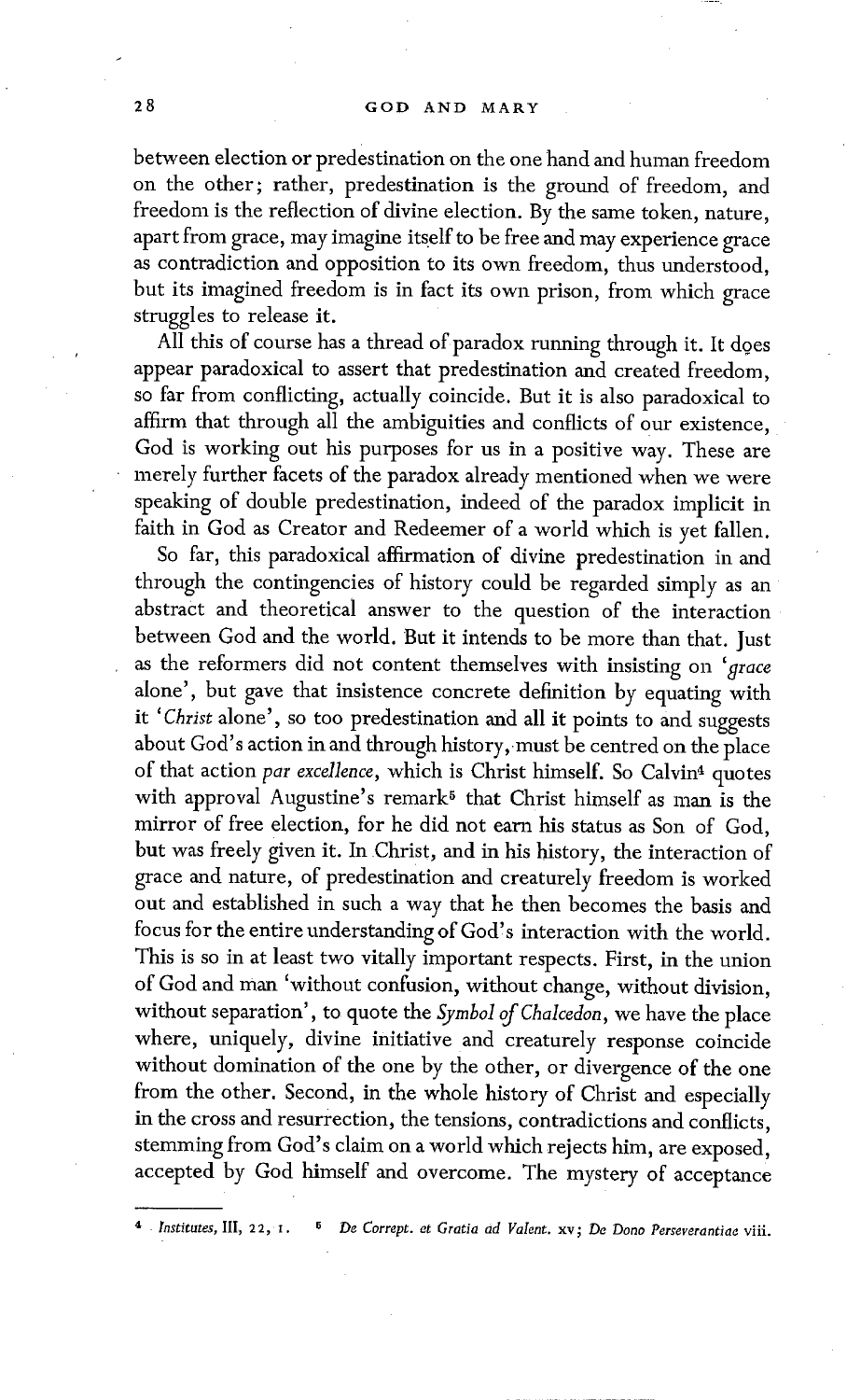and rejection, of mercy and of judgment, of election and reprobation, is the mystery of the cross and resurrection of Christ. To speak now of divine predestination is to speak of God's choice, made in Christ, to lay hold of the world and of his victory, won in Christ, over that world's 'free' rejection of him, and so of the restoring of the creation to the harmony with God for which it was and is destined in spite of the discord which, in the history of the world and the crucifixion of Christ, attempts to negate that harmony. This is not merely to speak of Christ apart from the whole history of the world, but rather to see that whole history in relation to him. It is to interpret past, present and future history as the arena of God's decision for the world and for mankind which is taken and made concrete in Christ himself.

Thus, the doctrine of predestination points to the divine initiative and decision as underlying the history of the world. It affirms, paradoxically, that the decision is positive, in spite of all that appears to indicate conflict and rejection. It asserts, equally paradoxically, that God's initiative and choice do not contradict the freedom and responsiveness of his creatures, but rather constitute their ground. It says all this because it takes Christ as the basis for understanding the interaction between God and the world, God and history, God and men. On this basis it indicates, together with the doctrines of creation and redemption, the sovereignty and the victory of God as the ultimate determinant of all that is. If we take predestination in this sense as a christologically-founded paradigm for the understanding of God's operation in and through creation and history, we may now properly look for other instances of its applicability. We may look, for example, for signs of an essential responsiveness of created reality to the Creator as a reflection of the divine choice built into creation itself. (This need not contradict a conception of radical fallenness so long as the signs of responsiveness are essential rather than existential, or, even as existential, are fragmentary rather than integral.) We may look for signs of an existential responsiveness of redeemed reality to the Creator and Redeemer. We may look for signs of that responsiveness in the history surrounding Christ himself. Each of these three dimensions of the search is relevant to the figure of Mary.

## *Predestination and Mary*

It is not difficult to recognize in Mary a particular, indeed a very special, instance of predestination of the creature who is open to, and borne along, by the divine initiative, in such a way that her own creaturely freedom is not negated but affirmed. Three aspects of the Lucan birth narrative illustrate this: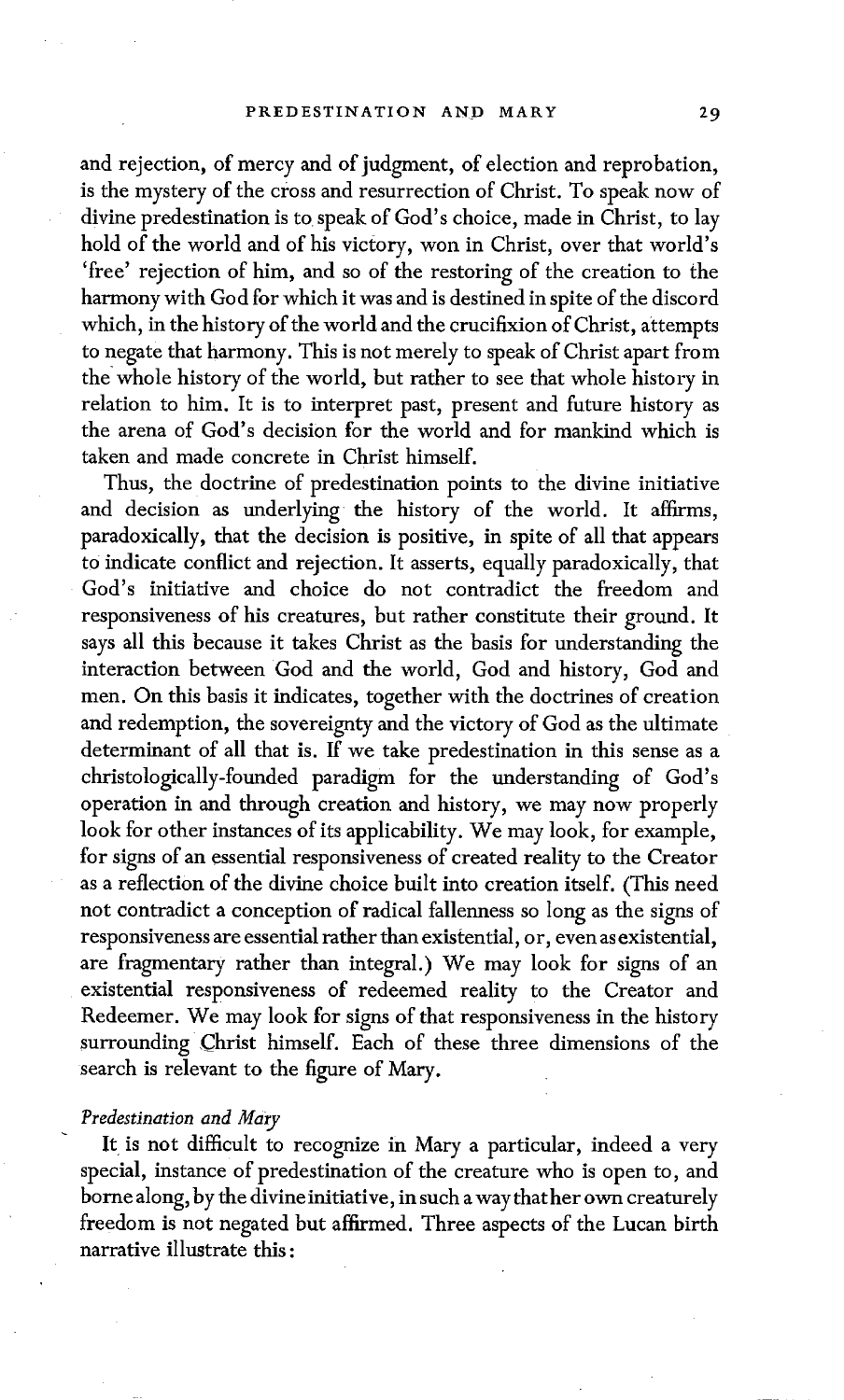*I. The contrast between Mary and Zechariah.* After two rather similar announcements by Gabriel,<sup>6</sup> Zechariah and Mary ask what on the face of it are rather similar questions. 7 However, while Zechariah receives an angry retort from the archangel, and is struck dumb for his unbelief,<sup>8</sup> nothing of the sort happens to Mary. In fact, their answers had been somewhat different in tone. While Zechariah had asked for proof that What Gabriel said was true, hinting strongly the while that he had his own grave reservations on the subject, Mary had merely enquired how what she had been told would come about: she may have been puzzled, but unlike Zechariah, did not presume to contradict!

*2. Mary's response.* Once it has been explained that the birth of Jesus will be miraculous, brought about by the Holy Spirit and the power of the Most High,<sup>9</sup> Mary answers with the words which, more than any other, reveal her attitude and her role: 'I am the Lord's servant; as you have spoken, so be it'.l° It would be quite wrong to take this as the expression of a servile, 'womanly' attitude, to be recommended for imitation or criticized according to one's views on Women's Lib. It has nothing to do with servility or its indignities, though it has everything to do with both submission and dignity. These are words of acceptance, freely offered, even though the acceptance is of something already decided.

*3. The Magnificat.* The main emphasis in the *Magnificat,* especially in the opening lines, is on 'the greatness of the Lord',<sup>11</sup> on his looking 'tenderly upon his servant, humble as she is', 12 and on how 'wonderfully he has dealt with me'.<sup>13</sup> It is no accident that this is immediately associated with God's over-turning of power, wealth and authority :14 the action of God cuts across all normal expectations and reveals itself as a more fundamental determinant of history than the forces which on the surface seem to control it.

These three examples, taken together with the whole account of what actually happens to and through Mary in the conception and birth of Jesus, show her as one who is caught up in the action of God. She is used in that action, and gladly and freely chooses to be chosen and used, her choice being itself grounded on God's choice of her.

All this, however, does not mean that Mary stands simply by herself as a type of creaturely response to divine choice. The activity in which. she is caught up is not directed towards her in herself, but towards the one who is to be born of her. It was a valid theological perception,

<sup>&</sup>lt;sup>3</sup> Lk 1, 13-17; 28-33. <sup>7</sup> Lk 1, 18 and 1, 34. <sup>8</sup> Lk 1, 19-21. <sup>9</sup> Lk 1, 35.<br><sup>10</sup> Lk 1, 28. <sup>11</sup> Lk 1, 46. <sup>12</sup> Lk 1, 47. <sup>18</sup> Lk 1, 49. <sup>14</sup> Lk 1, 51-53.  $10$  Lk<sub>I</sub>, 38. <sup>11</sup> Lk<sub>I</sub>, 46. <sup>12</sup> Lk<sub>I</sub>, 47. <sup>18</sup> Lk<sub>1</sub>, 49.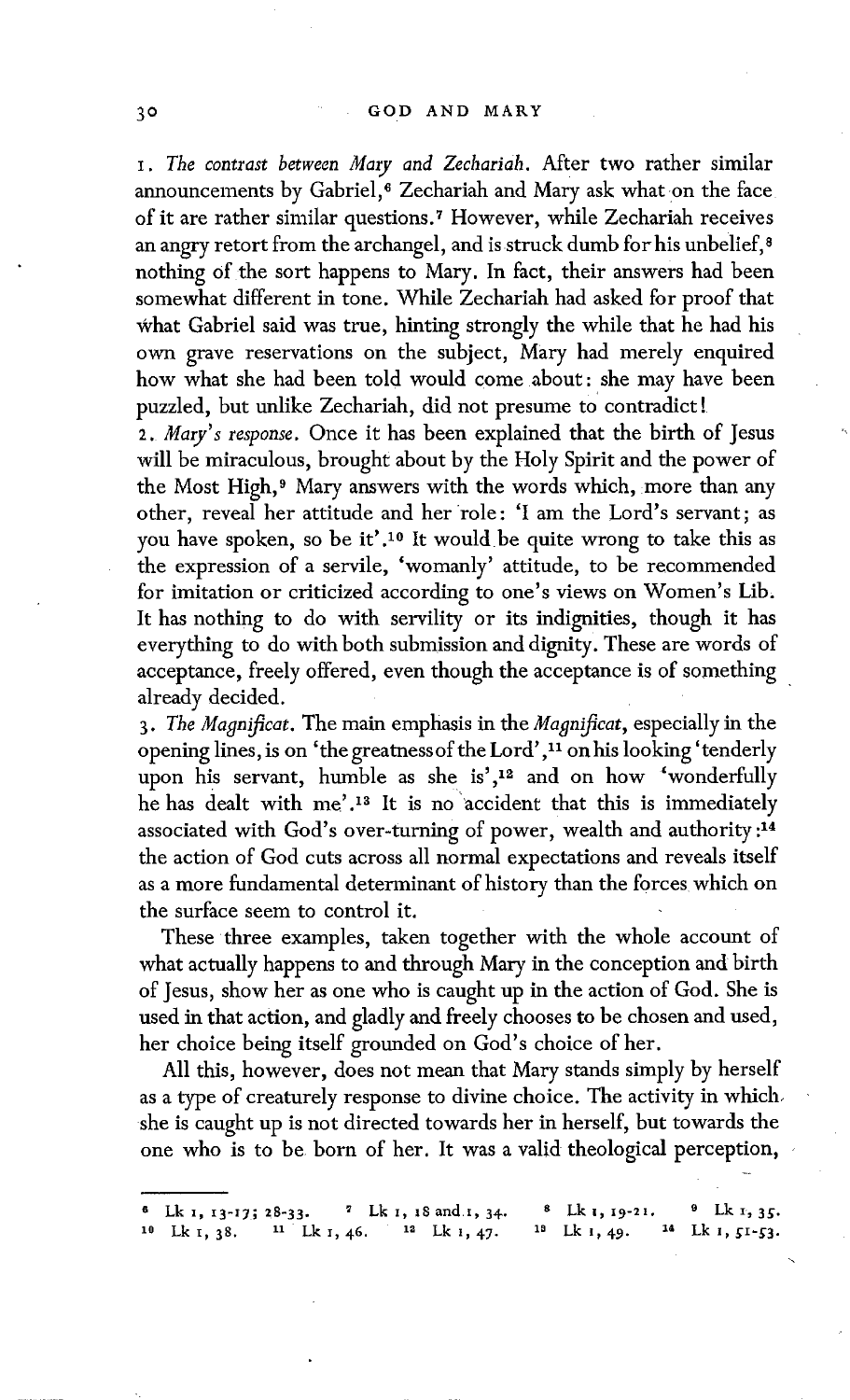though doubtless inaccurate exegesis, that led Justin Martyr to identify the 'Holy Spirit and the power of the Most High', in Luke  $I$ , 35, with the Word who was to be incarnate. 15 What occurs to Mary is integral to the incarnation, and she illustrates election and response so clearly and so well, precisely because she stands so close to, and is so intimately bound up with, *the* exemplar of predestination, who is Christ himself.

If, however, proper recognition of the connection between Mary and Christ makes it impossible to treat Mary entirely on her own, it makes it equally impossible to relegate her to the level of being 'just another instance'. The Word-made-flesh does not appear as a meteor, flashing across the sky and disappearing again without visible connection with the things and affairs of the world. Rather, God anchors himself in history, takes history into himself, and so transforms history. And this means taking hold of it in this particular person, who may rightly, if cautiously, be called the *Theotokos,* the Mother of God. If we are not willing to admit this, we lay ourselves open to the charge of having a doeetic view of Christ himself. He is bone of our bone and flesh of our flesh because he was born of this woman; Mary therefore holds a unique place, for she alone of all creatures was once one flesh with the Son of God, and it is because of his taking humanity from her that we are linked with him as the second Adam, the new man.

Two extremes, then, are to be avoided: that of allowing Mary so to fill the picture that her dependence on Christ is obscured, and the opposite of so relegating her to the edge that Christ's connection with her disappears from view. Against both, we must recognize Mary as the chosen one, uniquely chosen because of the unique choice of him who was born to her. In her own response she reflects and anticipates his predestined response to God, and therefore constitutes the innermost of those concentric circles of which Christ himself is the centre. She is the point of initial contact between the history of mankind and the history of the humanity of God. She is no mere incidental appendage, but an integral part of that whole history of God's activity which focuses in Christ.

With these thoughts I have tried to fix the place of Mary as part of the history surrounding Christ himself: that is, and must remain, her primary *locus.* But it seems in order to ask whether she may not also be seen in some wider horizons. At the conclusion of the previous section on predestination, I suggested that signs of responsiveness might be sought both in the essential being of created reality itself and in

*<sup>15</sup> x Apol.,* xxxiii.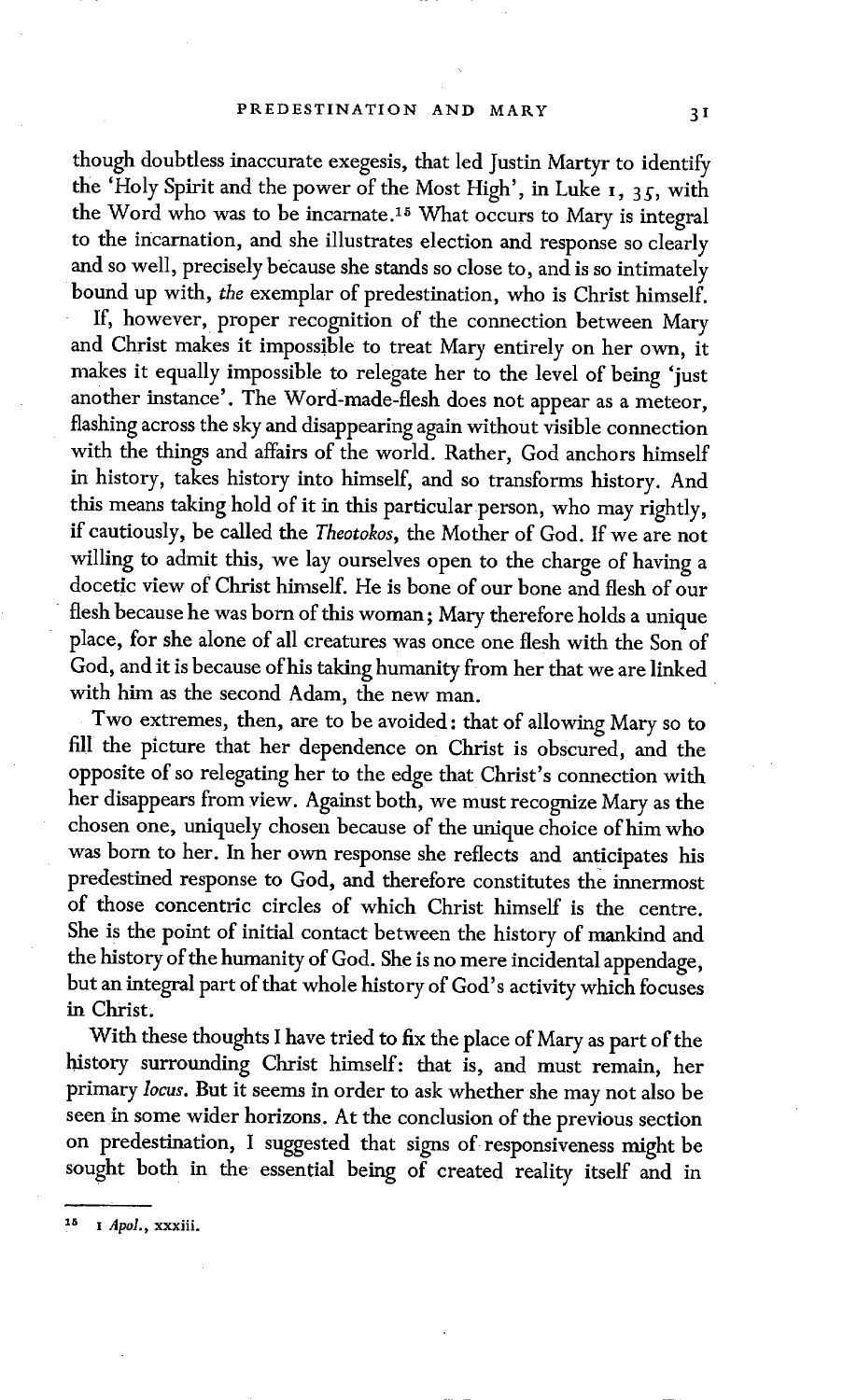redeemed reality. In looking in these directions, we cannot of course depart from our christological centre; for Christ himself is both the archetype of creation and the source of restoration. But we may nevertheless hazard some mariological reflections as well, though only in a sketchy and tentative way.

To each of these areas of reality, to being-as-created and being-asredeemed, there corresponds a biblical and theological figure or symbol which may be seen as standing for the creaturely, responsive counterpart to the initiative of God. To his act of creation there corresponds the *sophia creata* of Proverbs 8 and the Wisdom literature, the power of created being, the *arche* and beginning, the created source of all other created things. In the earliest development of patristic theology, this *sophia* was interpreted christologically and identified with the *Losos,* During the arian controversy, however, it became clear that a more differentiated exegesis was necessary: the consistent exponents of this *sophia* christology in the fourth century turned out to be the arians and their associates, not the orthodox. As a consequence, such texts as Proverbs 8, 22 ('The Lord created me the beginning of his ways for his works'), had to be reinterpreted and applied no longer to the Logos, but rather to the humanity of Christ, or to the Church; the only alternative (which was also widely followed) was to take the word 'created' in a non-literal sense, and thereby to undercut the idea of a created ground of being. If, however, one were to retain the conception of such a created ground of being, the essence of being-as-created, expressed in the figure of the *sophia creata* and seen in relation to the humanity of Christ as the perfect creation, we would not only be able to fill in what appears to me to be a disastrous blank in our theological maps, but would also be able to relate it to Mary. Her word, 'I am the Lord's servant', could then be seen as the authentic word of creation itself, true to its nature as created, and responding to its Creator. This is not to turn Mary herself into a cosmic figure, but it is to see in her an *expression* of being-as-created. And provided her own connection with Christ as *the* archetype of created being in response to God is kept in mind, such an interpretation of her seems to me both appropriate and valuable.

In relation to redemption, to being-as-redeemed, which carries with it the implications of fallenness, judgment and restoration, the figures which offer themselves are those of Israel and the Church. These both stand for the gathering of the people of God, for the mystery of salvation through the calling and action of God. They point, as does the *sophia creata, to a hidden reality, not to one which can simply be read off from*